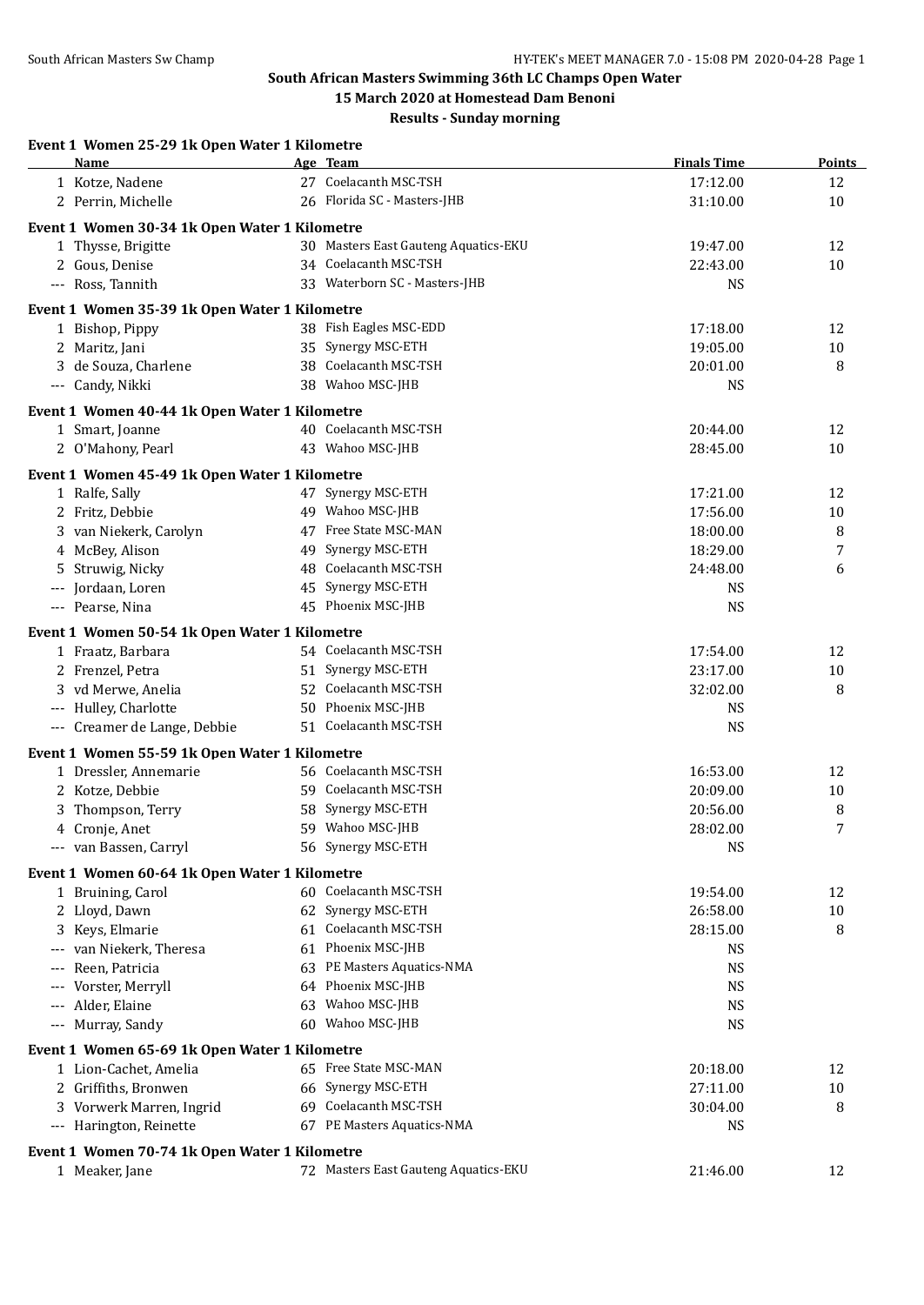**South African Masters Swimming 36th LC Champs Open Water**

|                                                 | 15 March 2020 at Homestead Dam Benoni |                      |          |
|-------------------------------------------------|---------------------------------------|----------------------|----------|
|                                                 | <b>Results - Sunday morning</b>       |                      |          |
| (Event 1 Women 70-74 1k Open Water 1 Kilometre) |                                       |                      |          |
| 2 van Niekerk, Antoinette                       | 72 Free State MSC-MAN                 | 24:05.00             | 10       |
| 3 Clark, Rosemary                               | 72 Synergy MSC-ETH                    | 24:57.00             | 8        |
| 4 Gray, Ann                                     | 72 Synergy MSC-ETH                    | 31:57.00             | 7        |
| Event 1 Women 75-79 1k Open Water 1 Kilometre   |                                       |                      |          |
| 1 Lordan, Beth                                  | 79 Free State MSC-MAN                 | 26:42.00             | 12       |
| --- Hulley, Jane                                | 78 Phoenix MSC-JHB                    | <b>NS</b>            |          |
|                                                 |                                       |                      |          |
| Event 1 Women 80-84 1k Open Water 1 Kilometre   | 82 Coelacanth MSC-TSH                 |                      |          |
| 1 Hanson, Ann                                   |                                       | 30:47.00             | 12       |
| Event 1 Men 25-29 1k Open Water 1 Kilometre     |                                       |                      |          |
| 1 Delagey, Vin                                  | 26 Coelacanth MSC-TSH                 | 15:59.00             | 12       |
| Event 1 Men 30-34 1k Open Water 1 Kilometre     |                                       |                      |          |
| 1 van Rooy, Corneille                           | 31 Coelacanth MSC-TSH                 | 16:42.00             | 12       |
| 2 O'Mahony, Andrew                              | 34 Wahoo MSC-JHB                      | 19:59.00             | 10       |
| --- Trusler, Paul                               | 33 Coelacanth MSC-TSH                 | <b>NS</b>            |          |
| --- Botes, Romeo                                | 32 Wahoo MSC-JHB                      | <b>NS</b>            |          |
| --- Kok, Christoff                              | 33 Coelacanth MSC-TSH                 | <b>NS</b>            |          |
| Event 1 Men 35-39 1k Open Water 1 Kilometre     |                                       |                      |          |
|                                                 | 35 Coelacanth MSC-TSH                 |                      |          |
| 1 Swartz, Lambert<br>2 Aken, Warren             | 37 Wahoo MSC-JHB                      | 16:37.00<br>18:10.00 | 12<br>10 |
|                                                 |                                       |                      |          |
| Event 1 Men 40-44 1k Open Water 1 Kilometre     |                                       |                      |          |
| 1 Snyman, Roger                                 | 40 Coelacanth MSC-TSH                 | 19:24.00             | 12       |
| --- Swart, Matthys                              | 44 Coelacanth MSC-TSH                 | <b>NS</b>            |          |
| Event 1 Men 45-49 1k Open Water 1 Kilometre     |                                       |                      |          |
| 1 Pieters, Jacques                              | 47 Wahoo MSC-JHB                      | 17:07.00             | 12       |
| 2 Venter, Henk                                  | 46 Free State MSC-MAN                 | 23:56.00             | 10       |
| --- Joubert, Charles                            | 47 Aqua Athlete AC - Masters-JHB      | <b>NS</b>            |          |
| Event 1 Men 50-54 1k Open Water 1 Kilometre     |                                       |                      |          |
| 1 Morgan, Colin                                 | 54 Coelacanth MSC-TSH                 | 17:51.00             | 12       |
| 2 Whistler, Brian                               | 50 Masters East Gauteng Aquatics-EKU  | 20:07.00             | 10       |
| 3 Muller, Johan                                 | 50 Free State MSC-MAN                 | 23:30.00             | 8        |
| 4 Townsend, Richard                             | 54 Coelacanth MSC-TSH                 | 30:06.00             | 7        |
| --- Lilford, Frank                              | 51 Synergy MSC-ETH                    | <b>NS</b>            |          |
| Clark, David                                    | 53 Synergy MSC-ETH                    | <b>NS</b>            |          |
|                                                 |                                       |                      |          |
| Event 1 Men 55-59 1k Open Water 1 Kilometre     |                                       |                      |          |
| 1 Gray, Garth                                   | 58 Waterborn SC - Masters-JHB         | 18:10.00             | 12       |
| 2 Schoeman, Danie                               | 59 Free State MSC-MAN                 | 20:11.00             | 10       |
| 3 Karsten Snr, Nico                             | 58 Free State MSC-MAN                 | 20:32.00             | 8        |
| 4 Fechter, Wolfgang                             | 59 Synergy MSC-ETH                    | 20:59.00             | 7        |
| --- Morley, John                                | 58 Phoenix MSC-JHB                    | <b>NS</b>            |          |
| Event 1 Men 60-64 1k Open Water 1 Kilometre     |                                       |                      |          |
| 1 Scholtemeyer, Kobus                           | 63 Wahoo MSC-JHB                      | 20:37.00             | 12       |
| 2 Gordon-Davis, Keith                           | 60 Masters East Gauteng Aquatics-EKU  | 21:10.00             | 10       |
| Felix, Martin<br>3                              | 64 Wahoo MSC-JHB                      | 23:03.00             | 8        |
| --- Meter, Andries                              | 61 Coelacanth MSC-TSH                 | <b>NS</b>            |          |
| --- Kaspers, Harry                              | 62 Masters East Gauteng Aquatics-EKU  | <b>NS</b>            |          |
| Event 1 Men 65-69 1k Open Water 1 Kilometre     |                                       |                      |          |
| 1 Arbuthnot, David                              | 67 Coelacanth MSC-TSH                 | 20:13.00             | 12       |
| 2 Gordon-Davis, Colin                           | 65 Masters East Gauteng Aquatics-EKU  | 23:47.00             | 10       |
|                                                 |                                       |                      |          |